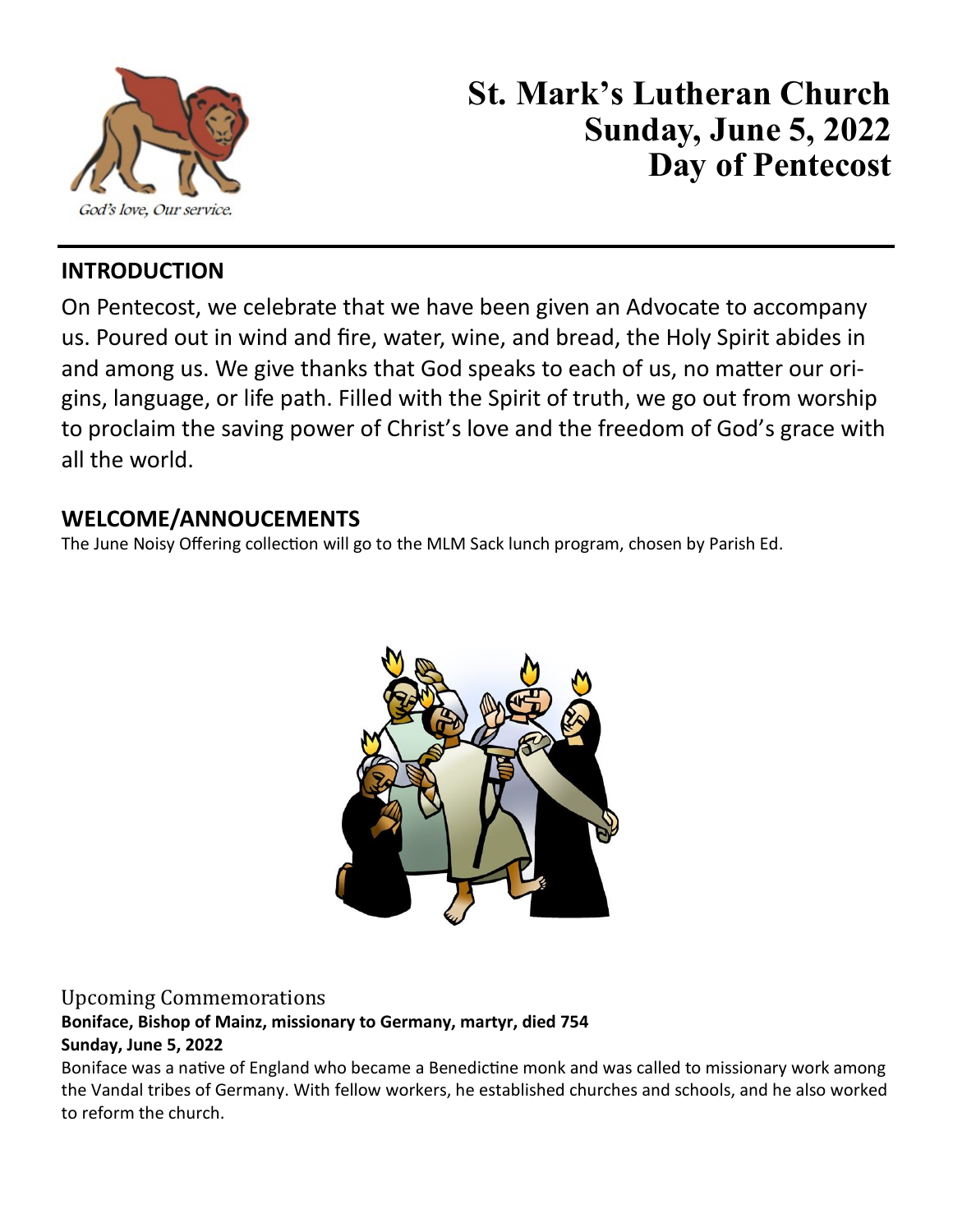Thanksgiving for Baptism

*All may make the sign of the cross, the sign that is marked at baptism, as the presiding minister begins.*

Alleluia! Christ is risen.

## **Christ is risen indeed. Alleluia!**

In the waters of baptism,

we have passed over from death to life with Jesus Christ,

and we are a new creation.

For this saving mystery, and for this water, let us bless God,

who was, who is, and who is to come.

*Water may be poured into the font as the presiding minister gives thanks.*

We thank you, God, for your river of life,

flowing freely from your throne:

through the earth,

through the city,

through every living thing.

You rescued Noah and his family from the flood;

You opened wide the sea for the Israelites.

Now in these waters you flood us with mercy,

and our sin is drowned forever.

You open the gate of righteousness

and we pass safely through.

In Jesus Christ, you calm and trouble the waters.

You nourish us and enclose us in safety.

You call us forth and send us out.

In lush and barren places, you are with us.

You have become our salvation.

Now breathe upon this water

and awaken your church once more.

Claim us again as your beloved and holy people.

Quench our thirst; cleanse our hearts; wipe away every tear.

To you, our Beginning and our End,

our Shepherd and Lamb,

be honor, glory, praise, and thanksgiving,

now and forever.

**Amen.**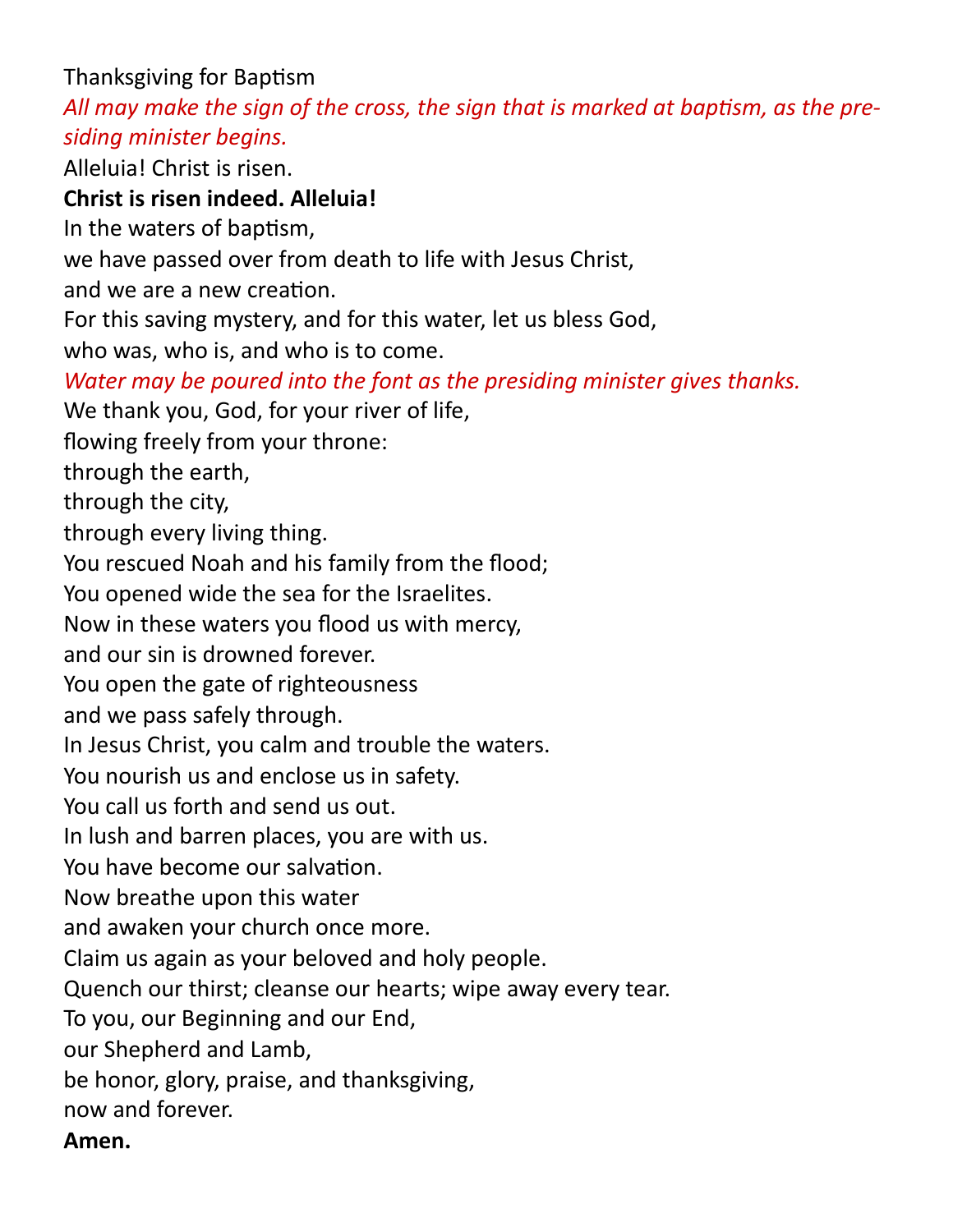#### **GATHERING HYMN** ELW 582, vs 1 & 2

#### **Holy Spirit, Ever Dwelling**

- 1 Holy Spirit, ever dwelling in the holiest realms of light; Holy Spirit, ever brooding o'er a world of gloom and night; Holy Spirit, ever raising those of earth to thrones on high; living, life-imparting Spirit, you we praise and magnify.
- 2 Holy Spirit, ever living as the church's very life; Holy Spirit, ever striving through us in a ceaseless strife; Holy Spirit, ever forming in the church the mind of Christ: you we praise with endless worship for your gifts and fruits unpriced.

Text: Timothy Rees, 1874-1939, alt.

#### **Greeting** page 147

The grace of our Lord Jesus Christ, the love of God, and the communion of the Holy Spirit be with you all. **And also with you.**

**KYRIE** Pg. 147

**Hymn of Praise** pg. 149

#### **PRAYER OF THE DAY**

God our creator,

**the resurrection of your Son offers life to all the peoples of earth. By your Holy Spirit, kindle in us the fire of your love, empowering our lives for service and our tongues for praise, through Jesus Christ, our Savior and Lord, who lives and reigns with you and the Holy Spirit, one God, now and forever. Amen.**

#### **First Reading: Acts 2:1-21**

*Before Jesus ascended into heaven, he told his disciples they would be filled with the Holy Spirit. Now, amid signs of fire, wind, and a variety of languages, the people were amazed and astonished at Jesus' promise coming true.*

 $1$ When the day of Pentecost had come, [the apostles] were all together in one place.  $2$ And suddenly from heaven there came a sound like the rush of a violent wind, and it filled the entire house where they were sitting. <sup>3</sup>Divided tongues, as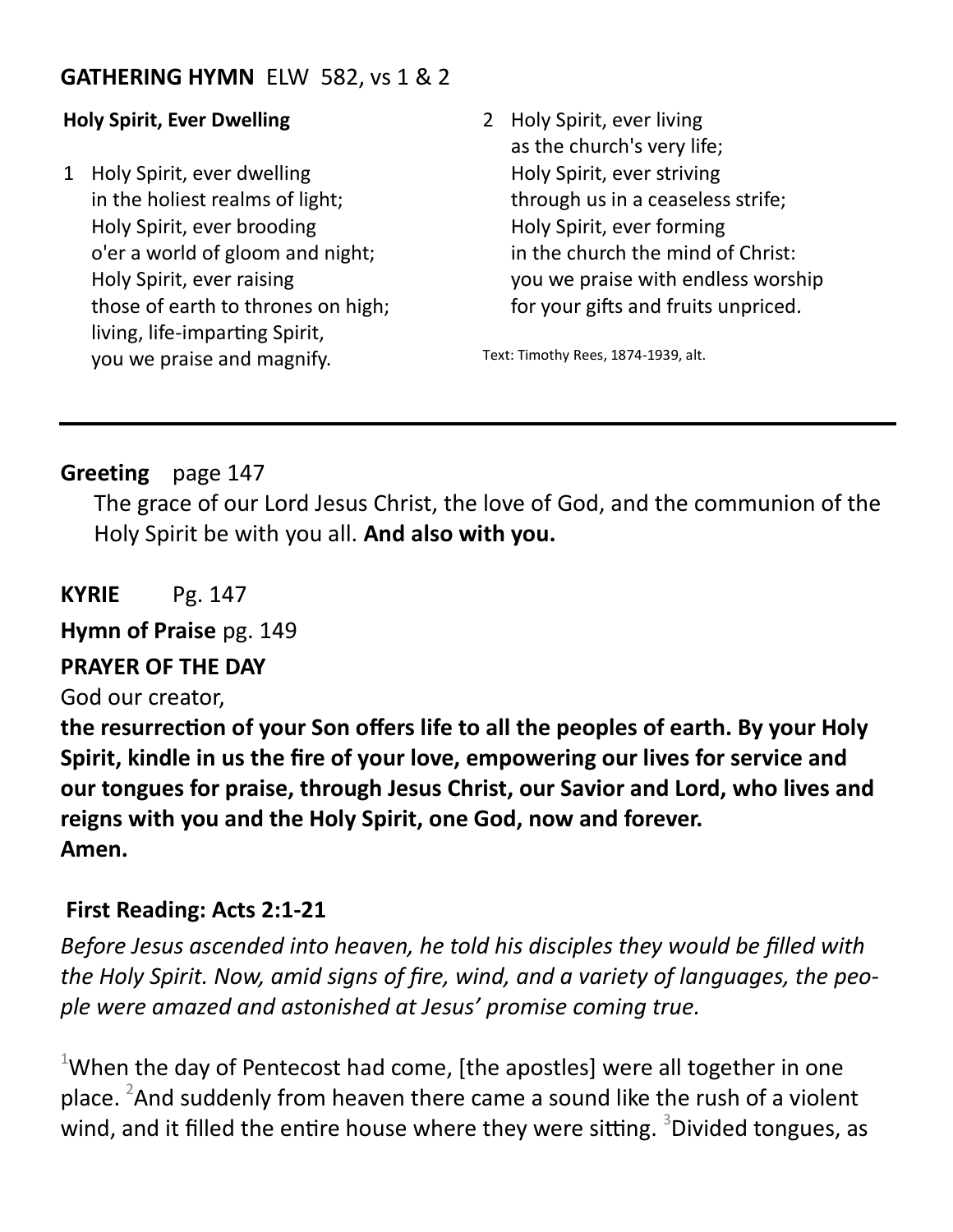of fire, appeared among them, and a tongue rested on each of them.  ${}^{4}$ All of them were filled with the Holy Spirit and began to speak in other languages, as the Spirit gave them ability.

 $5$ Now there were devout Jews from every nation under heaven living in Jerusalem. <sup>6</sup>And at this sound the crowd gathered and was bewildered, because each one heard them speaking in the native language of each.  $\frac{7}{2}$ Amazed and astonished, they asked, "Are not all these who are speaking Galileans? <sup>8</sup>And how is it that we hear, each of us, in our own native language? <sup>9</sup>Parthians, Medes, Elamites, and residents of Mesopotamia, Judea and Cappadocia, Pontus and Asia,  $10P$ Phrygia and Pamphylia, Egypt and the parts of Libya belonging to Cyrene, and visitors from Rome, both Jews and proselytes,  $^{11}$ Cretans and Arabs—in our own languages we hear them speaking about God's deeds of power."  $^{12}$ All were

amazed and perplexed, saying to one another, "What does this mean?"  $^{13}$ But others sneered and said, "They are filled with new wine."

 $14$ But Peter, standing with the eleven, raised his voice and addressed them, "Men of Judea and all who live in Jerusalem, let this be known to you, and listen to what I say.  $^{15}$ Indeed, these are not drunk, as you suppose, for it is only nine o'clock in the morning.  $^{16}$ No, this is what was spoken through the prophet Joel:

 $17'$ In the last days it will be, God declares,

that I will pour out my Spirit upon all flesh,

and your sons and your daughters shall prophesy,

and your young men shall see visions,

and your old men shall dream dreams.

 $18$ Even upon my slaves, both men and women,

in those days I will pour out my Spirit;

and they shall prophesy.

 $19$ And I will show portents in the heaven above and signs on the earth below,

blood, and fire, and smoky mist.

 $^{20}$ The sun shall be turned to darkness and the moon to blood,

before the coming of the Lord's great and glorious day.

 $21$ Then everyone who calls on the name of the Lord shall be saved.' $''$ 

The Word of The Lord. **Thanks Be to God.**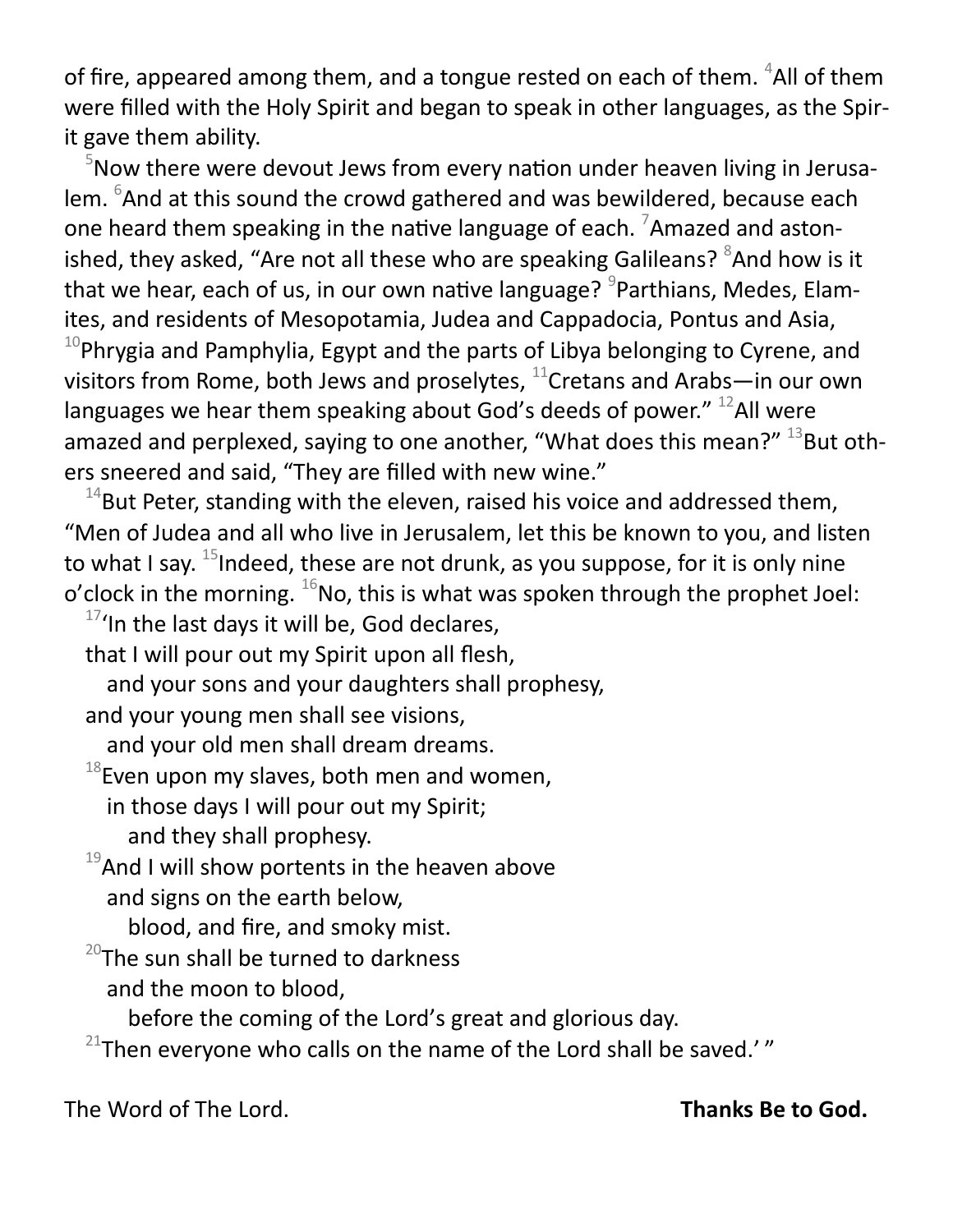#### **Psalm: Psalm 104:24-34, 35b**

*Send forth your Spirit and renew the face of the earth. (Ps. 104:30)*

 $24$ How manifold are your works, O LORD! In wisdom you have made them all; the earth is full of your creatures. <sup>25</sup>**Yonder is the sea, great and wide, with its swarms too many to number, living things both small and great.**  $26$ There go the ships to and fro, and Leviathan, which you made for the sport of it. <sup>27</sup>**All of them look to you to give them their food in due season.**  $28$ You give it to them; they gather it; you open your hand, and they are filled with good things. <sup>29</sup>**When you hide your face, they are terrified; when you take away their breath, they die and return to their dust.**  $30$ You send forth your Spirit, and they are created; and so you renew the face of the earth. <sup>31</sup>May the glory of the LORD endure forever; **O Lord, rejoice in all your works.**  $32$ You look at the earth and it trembles; you touch the mountains and they smoke. <sup>33</sup>I will sing to the LORD as long as I live; **I will praise my God while I have my being.**  $34$ May these words of mine please God. I will rejoice in the LORD.  $35b$ Bless the LORD, O my soul. **Hallelujah!**

## **Second Reading: Romans 8:14-17**

*Here Paul speaks about the mystery of baptism: through the Holy Spirit we are claimed, gathered, and welcomed into Christ's body, the church. And we receive a new name in our adoption: child of God.*

 $14$ For all who are led by the Spirit of God are children of God.  $15$ For you did not receive a spirit of slavery to fall back into fear, but you have received a spirit of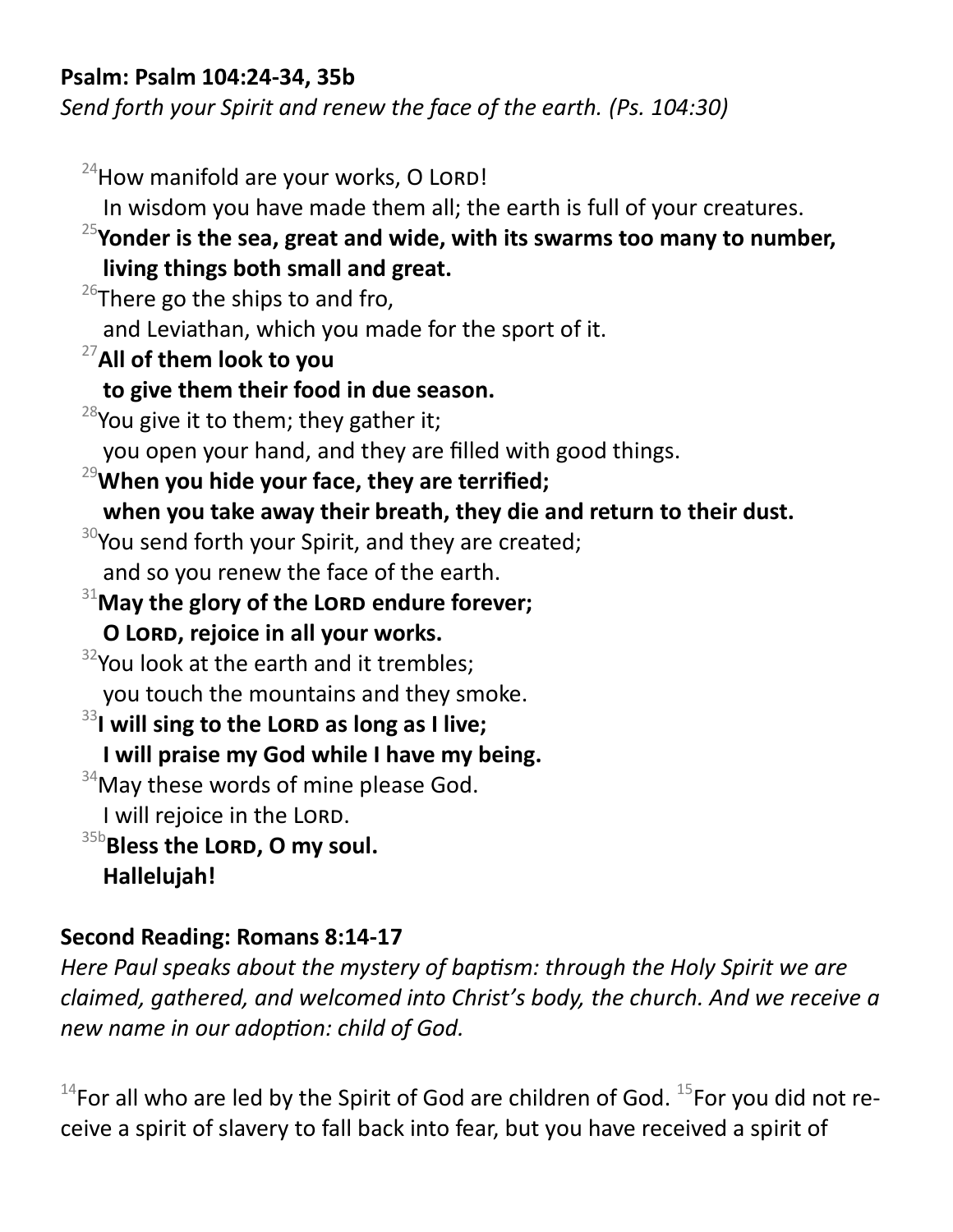adoption. When we cry, "Abba! Father!"  $^{16}$ it is that very Spirit bearing witness with our spirit that we are children of God,  $^{17}$  and if children, then heirs, heirs of God and joint heirs with Christ—if, in fact, we suffer with him so that we may also be glorified with him.

The Word of The Lord. **Thanks Be to God.** 

### *Holy Gospel, according to John, the 14th Chapter.* **Glory to You, O Lord. Gospel: John 14:8-17 [25-27]**

*Though the disciples struggle with Jesus' nature and identity, they receive the promise that they too will be identified with God and God's mission. Though he must leave them now, Jesus promises the coming of the Advocate whom God will send to comfort and enlighten them.*

 ${}^{8}$ Philip said to [Jesus,] "Lord, show us the Father, and we will be satisfied."  ${}^{9}$ Jesus said to him, "Have I been with you all this time, Philip, and you still do not know me? Whoever has seen me has seen the Father. How can you say, 'Show us the Father'?  $10D$  you not believe that I am in the Father and the Father is in me? The

words that I say to you I do not speak on my own; but the Father who dwells in me does his works.  $11$ Believe me that I am in the Father and the Father is in me; but if you do not, then believe me because of the works themselves.  $12$ Very truly, I tell you, the one who believes in me will also do the works that I do and, in fact, will do greater works than these, because I am going to the Father.  $^{13}$ I will do whatever you ask in my name, so that the Father may be



glorified in the Son.  $^{14}$ If in my name you ask me for anything, I will do it. <sup>15</sup>"If you love me, you will keep my commandments.  $^{16}$ And I will ask the Father, and he will give you another Advocate, to be with you forever.  $^{17}$ This is the Spirit of truth, whom the world cannot receive, because it neither sees him nor knows him. You know him, because he abides with you, and he will be in you. [

<sup>25</sup>"I have said these things to you while I am still with you. <sup>26</sup>But the Advocate, the Holy Spirit, whom the Father will send in my name, will teach you everything, and remind you of all that I have said to you.  $27$  Peace I leave with you; my peace I give to you. I do not give to you as the world gives. Do not let your hearts be troubled, and do not let them be afraid."]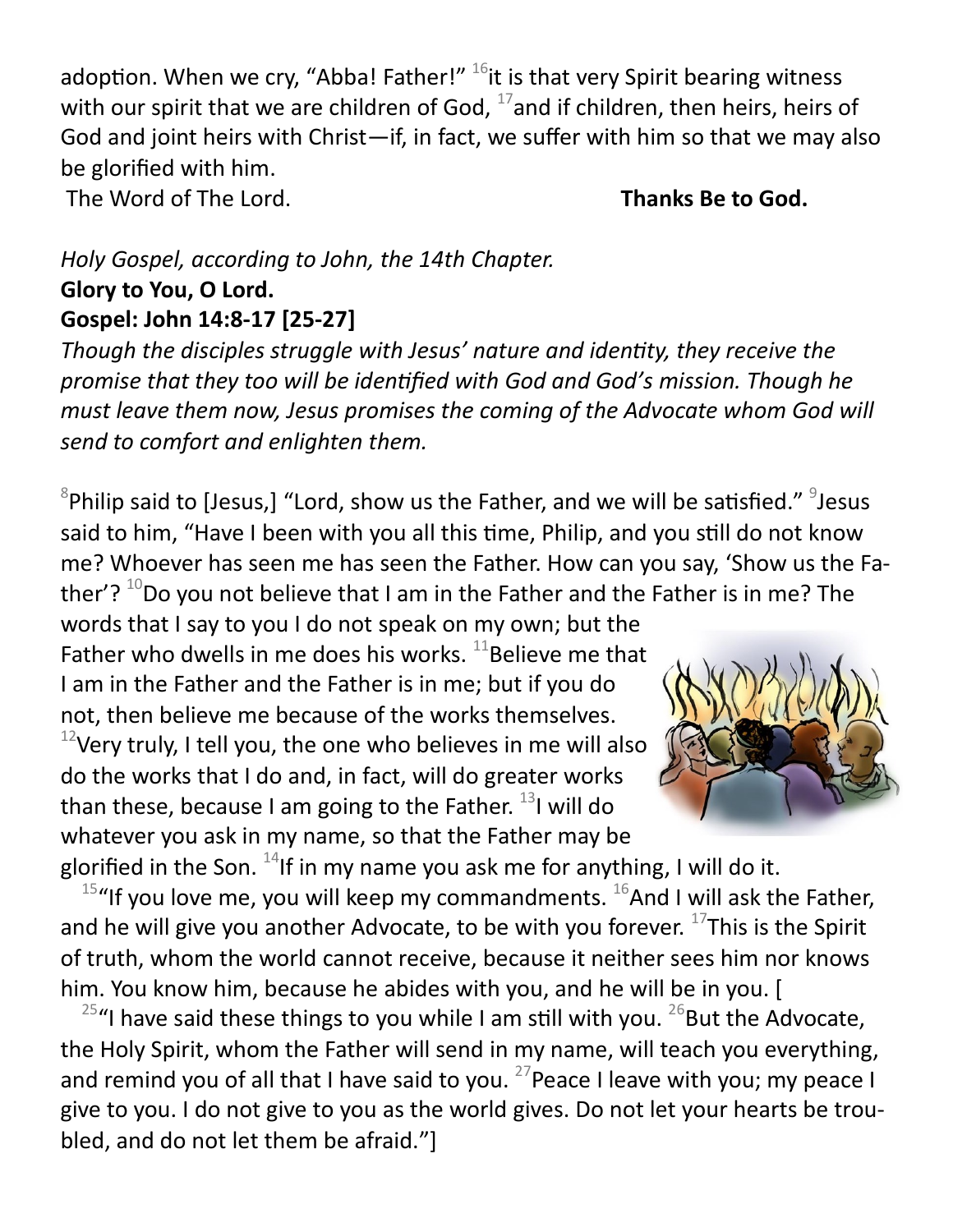## **CHILDREN'S SERMON** Reverend Dave Whetter **SERMON** Reverend Dave Whetter **HYMN OF THE DAY** ELW 786

#### **O Holy Spirit, Enter In**

- 1 O Holy Spirit, enter in, and in our hearts your work begin, and make our hearts your dwelling. Sun of the soul, O Light divine, around and in us brightly shine, your strength in us upwelling. In your radiance life from heaven now is given overflowing, gift of gifts beyond all knowing.
- 2 Left to ourselves, we surely stray; oh, lead us on the narrow way, with wisest counsel guide us; and give us steadfastness, that we may follow you forever free, no matter who derides us.
- Gently heal those hearts now broken; give some token you are near us, whom we trust to light and cheer us.
- 3 O mighty Rock, O Source of life, let your good Word in doubt and strife be in us strongly burning, that we be faithful unto death and live in love and holy faith, from you true wisdom learning. Lord, your mercy on us shower; by your power Christ confessing, we will cherish all your blessing.

Text: Michael Schirmer, 1606-1673; tr. Catherine Winkworth, 1827-1878, adapt.

#### **NICENE CREED**

**We believe in one God, the Father, the Almighty, maker of heaven and earth, of all that is, seen and unseen. We believe in one Lord, Jesus Christ, the only Son of God, eternally begotten of the Father, God from God, Light from Light, true God from true God, begotten, not made, of one Being with the Father; through him all things were made. For us and for our salvation**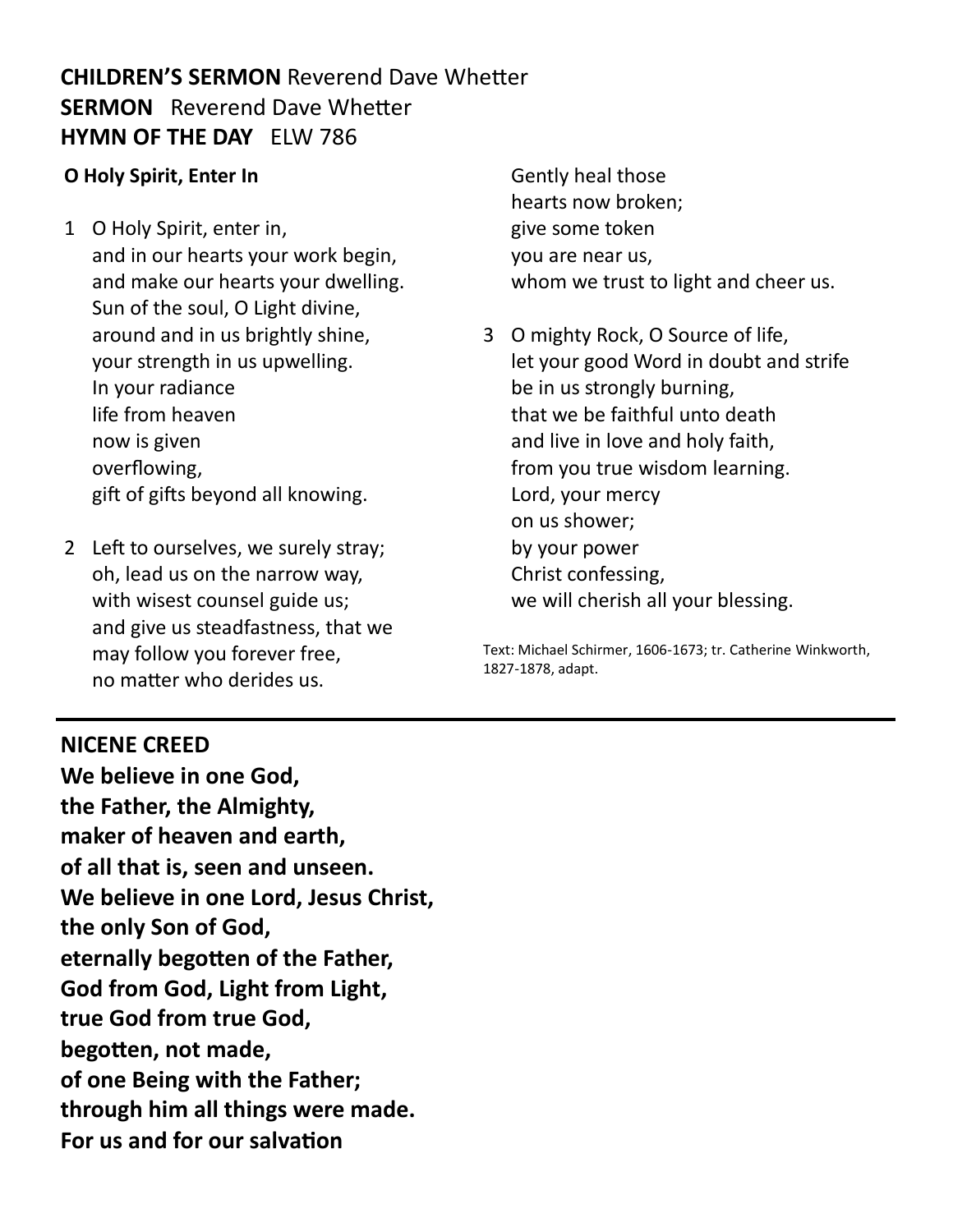**he came down from heaven, was incarnate of the Holy Spirit and the virgin Mary and became truly human. For our sake he was crucified under Pontius Pilate; he suffered death and was buried. On the third day he rose again in accordance with the scriptures; he ascended into heaven and is seated at the right hand of the Father. He will come again in glory to judge the Living and the dead, and his kingdom will have no end. We believe in the Holy Spirit, the Lord, the giver of life, who proceeds from the Father and the Son,\* who with the Father and the Son is worshiped And glorified, who has spoken through the prophets. We believe in one holy catholic and Apostolic church. We acknowledge one baptism for the forgiveness of sins. We look for the resurrection of the dead, and the life of the world to come. Amen.**

## **Prayers of Intercession**

Set free from captivity to sin and death, we pray to the God of resurrection for the church, people in need, and all of creation. (*A brief silence.)*

Holy Living One, Holy Moving One, burst open our locked doors, and by your Spirit drive us out into the world proclaiming your mighty deeds. Direct our words and actions, trusting the Advocate abiding in and among us. God, in your mercy, **hear our prayer.**

Feed and care for creatures that remain hidden to us yet contribute to the vibrancy of your creation. Train us to interact with creation from a place of wonder, awe, and reverence. God, in your mercy,

#### **hear our prayer.**

Send your Spirit to places where language is a barrier to justice and mercy for those who seek it. Bless the work of translators, interpreters, and teachers. Promote understanding for the sake of those longing for true freedom and peace.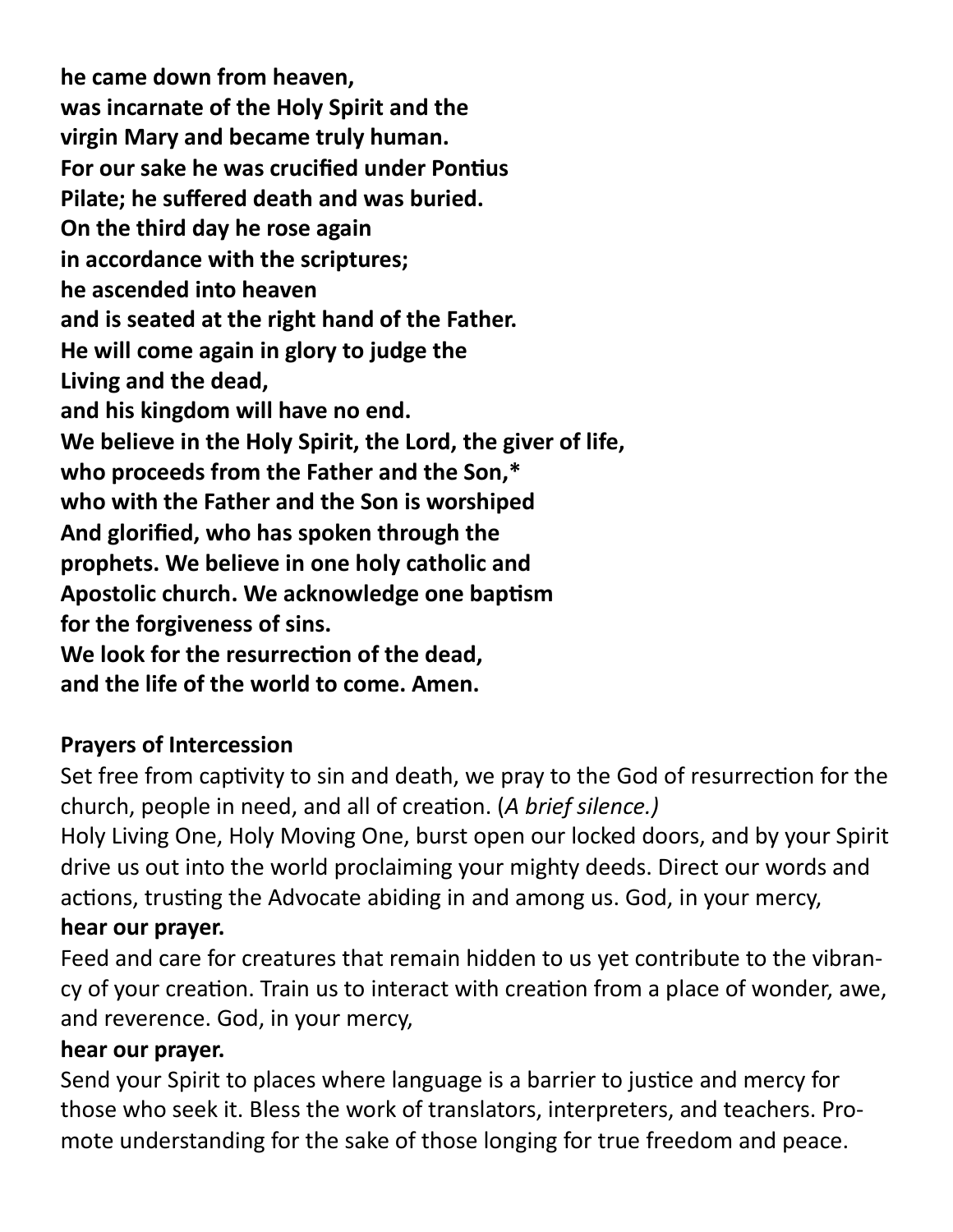## God, in your mercy,

## **hear our prayer.**

Comfort all who live in constant fear and any who are suffering (*especially*). Remind them that your Spirit has made them your children and that they are never far from your glory. God, in your mercy,

## **hear our prayer.**

Guide all bishops, pastors, missionaries, and other ministers of the gospel *as you did for Boniface, whom we commemorate today*. Foster our relationships with partner synods and local ministry partners (*especially*), that our visions and actions are Spirit-led. God, in your mercy,

## **hear our prayer.**

Gather your people across regions, nations, and lands. Root our common life in the life, death, and resurrection of Christ, and by your Spirit bind us together with all the saints who have gone before us. God, in your mercy,

## **hear our prayer.**

In your mercy, O God, respond to these prayers, and renew us by your life-giving Spirit; through Jesus Christ, our Savior.

**Amen.**

## **PEACE**

## **GREAT THANKSGIVING**

The Lord be with you.

## **And also with you.**

Lift up your hearts.

## **We lift them to the Lord.**

Let us give thanks to the Lord our God.

## **It is right to give our thanks and praise.**

It is indeed right, our duty and our joy, .......

And so, with all the choirs of angels,

with the church on earth and the hosts of heaven,

we praise your name and join their unending hymn.

**Holy, Holy** pg. 153

## **WORDS OF INSTITUTION**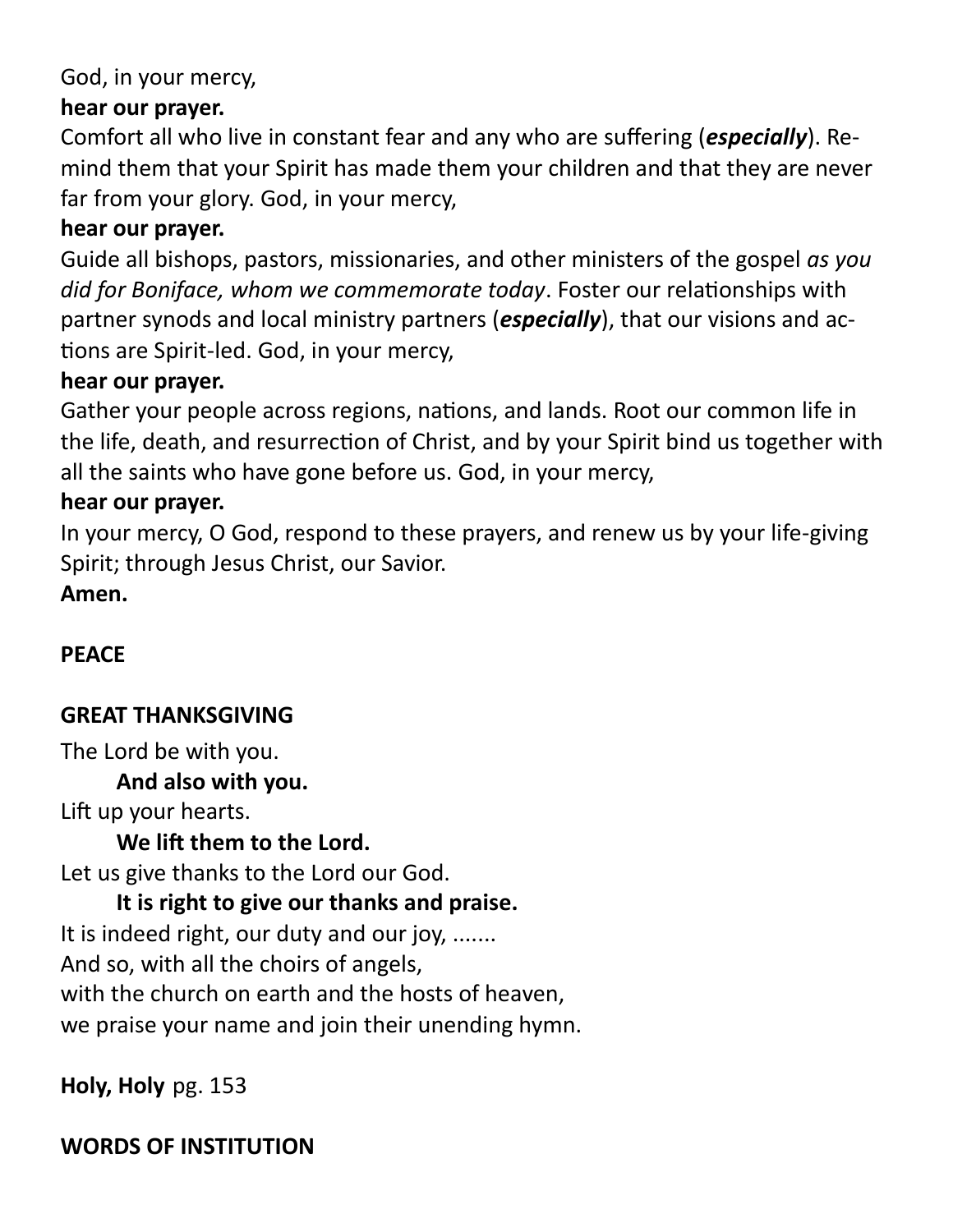#### **LORD'S PRAYER**

## **INVITATION TO COMMUNION**

The risen Christ dwells with us here. All who are hungry, all who are thirsty, come. **COMMUNION COMMUNION SONG** pg. 154 **COMMUNION HYMN** ELW 461

#### **All Who Hunger, Gather Gladly**

- 1 All who hunger gather gladly; holy manna is our bread. Come from wilderness and wand'ring. Here in truth we will be fed. You that yearn for days of fullness, all around us is our food. Taste and see the grace eternal. Taste and see that God is good.
- 2 All who hunger, never strangers; seeker, be a welcome guest. Come from restlessness and roaming. Here in joy we keep the feast. We that once were lost and scattered in communion's love have stood.



Taste and see the grace eternal. Taste and see that God is good.

3 All who hunger, sing together, Jesus Christ is living bread. Come from loneliness and longing. Here in peace we have been fed. Blest are those who from this table live their days in gratitude. Taste and see the grace eternal. Taste and see that God is good.

Text: Sylvia G. Dunstan, 1955-1993 Text © 1991 GIA Publications, Inc., 7404 S. Mason Ave., Chicago, IL 60638. [www.giamusic.com.](http://www.giamusic.com/) 800.442.3358. All rights reserved. Used by permission.

Duplication in any form prohibited without permission or valid license from copyright administrator.

The body and blood of our Lord Jesus Christ strengthen and keep you in his grace. **Amen.**

#### **PRAYER AFTER COMMUNION**

We give you thanks, generous God, for in this bread and cup we have tasted the new heaven and earth where hunger and thirst are no more. Send us from this table as witnesses to the resurrection, that through our lives, all may know life in Jesus' name. Amen.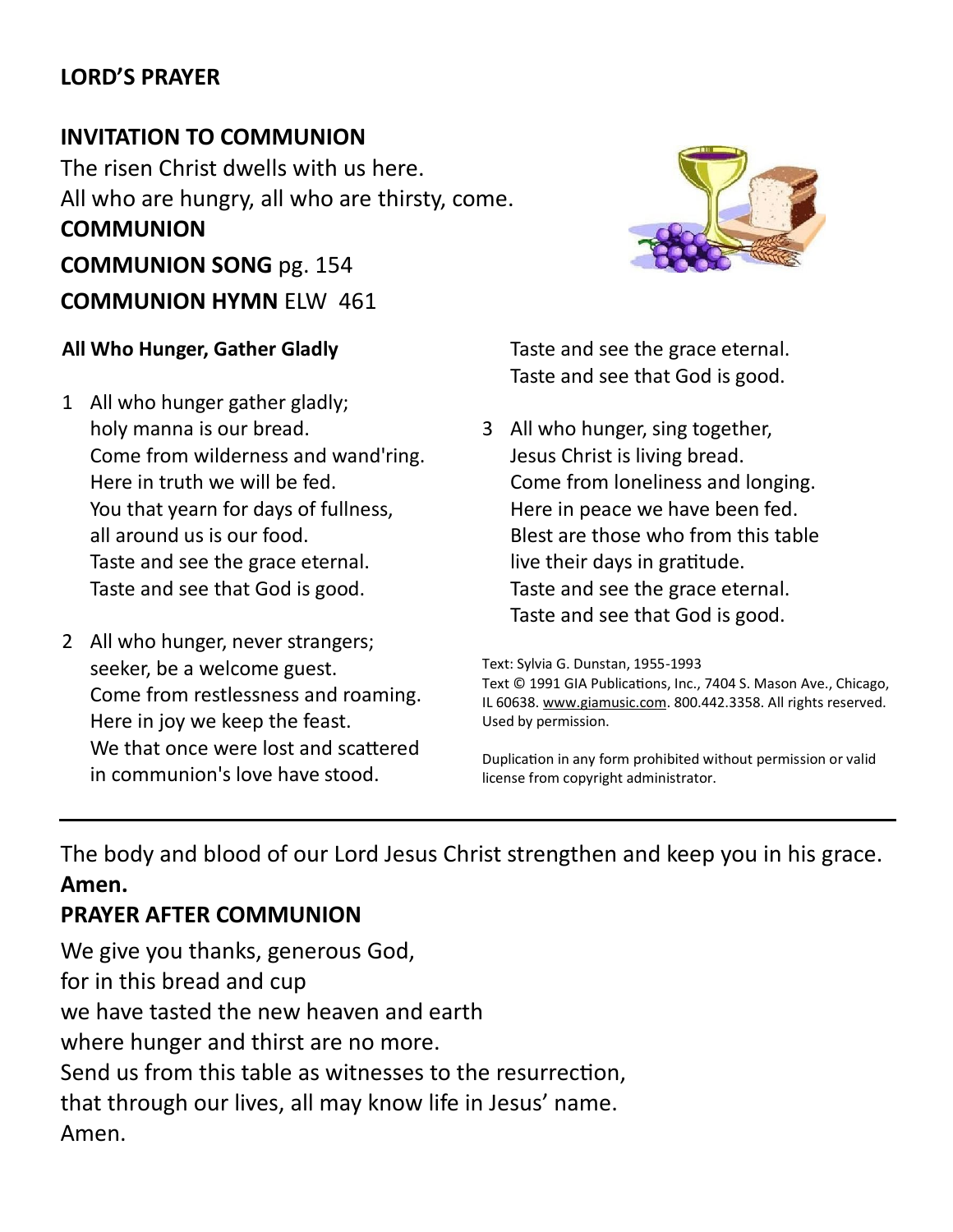## **SENDING**

Draw your church together, O God, into one great company of disciples, together following our teacher Jesus Christ into every walk of life, together serving in Christ's mission to the world, and together witnessing to your love wherever you will send us; for the sake of Jesus Christ our Lord.

#### **BLESSING**

God, the Author of life, Christ, the living Cornerstone, and the life-giving Spirit of adoption,  $+$  bless you now and forever. **Amen.**

## **RECESSIONAL HYMN** ELW 627, vs. 1 & 5

#### **O Day Full of Grace**

1 O day full of grace that now we see appearing on earth's horizon, bring light from our God that we may be abundant in joy this season. God, shine for us now in this dark place; your name on our hearts emblazon.

5 When we on that final journey go

that Christ is for us preparing, we'll gather in song, our hearts aglow, all joy of the heavens sharing, and there we will join God's endless praise, with angels and saints adoring.

Text: Scandinavian folk hymn; tr. Gerald Thorson, 1921-2001, alt. Text © 1978 *Lutheran Book of Worship*, admin. Augsburg Fortress.

Duplication in any form prohibited without permission or valid license from copyright administrator.

#### **DISMISSAL**

Alleluia! Christ is risen. **Christ is risen indeed. Alleluia!** Go in peace. Tell what God has done. **Thanks be to God.**